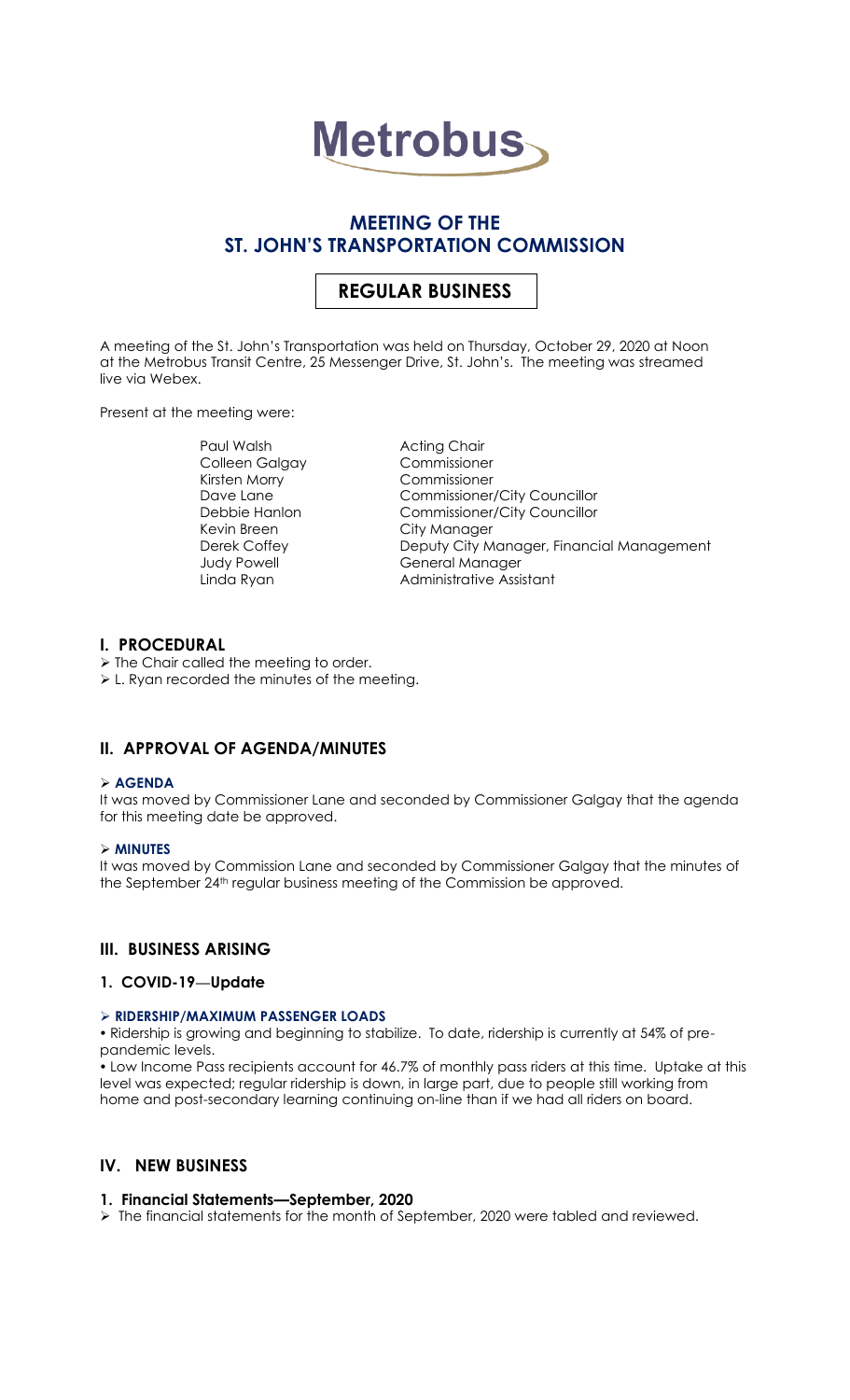

#### **2. Executive Summary (Regular)**

➢ The Executive Summary for the month of September, 2020 was tabled for members' information. The following item was noted:

• Recent significant technical problems experienced by Horizon Occupational Health Solutions across the country (for over a week in September) are now resolved, and GoBus eligibility assessments have resumed. Consequently, the number of assessments was down in September. ▪ To date, 178 eligibility assessments have been completed and 1,200 are remaining. Additionally, new applications are coming in each month.

▪ Because of the substantial backlog, it is expected that the assessment process will not be completed before the end of 2021; the Commission's operating budget for 2021 has been adjusted to reflect this.

# **3. Canadian Urban Transit Association (CUTA) Virtual Conference**

➢ Every year, CUTA's conference and trade show brings the transit industry together. In this pandemic year, the conference will be delivered to participants virtually for the first time. ➢ Conference dates are November 16-19 and CUTA promises the same quality programming with more international content, as well as allowing for networking online. Additional information can be found online at cutaactu.ca.

➢ Members were asked to express their interest in registering for the conference either to L. Ryan or the General Manager via email.

➢ Member registration is \$350/person; 2020 topics include:

- Funding and financing your transit system ▪ Health and safety on transit
- Zero emission vehicle (ZEV) technology
	- Diversity and inclusion in transit
- Technology shaping the future of transit ▪ Planning our cities for the future

# **4. Service Truck Tender**

➢ The General Manager previously informed members that Metrobus' current one-ton truck went into service January, 2013 and is used primarily for sanding and salting our parking lots and shelters, including shelter maintenance work.

➢ The vehicle is currently underrated for the combined weight of the spreader (784 pounds) and load of salt (2,000 pounds/cubic yard). Whenever the truck leaves the parking lot, employees check to ensure the load does not exceed capacity and remove any salt, if needed.

➢ The plow on the pickup is 8 feet; whereas a 9.5-foot blade is required to properly clear the lot. ➢ The Maintenance Manager is recommending replacement of the truck with a 5,500 three-ton series with a 9.5-foot angle V blade and weight to carry the salt capacity with an appropriate load of salt. The larger blade is suitable to clear the tighter areas on the lot and will enable the operator to clear snow closer to shelters without causing damage; as well, the flatbed will be better able to transport shelter glass.

➢ The current salt spreader was purchased in 2017 and does not require replacement. ➢ The estimated cost of a replacement truck is \$68,000. The value of the current truck is

estimated at \$12,000 to be used as a trade-in for an estimated net cost of \$56,000.

➢ In a previous e-poll, members unanimously approved funds, not in the current year's budget, to replace the truck.

 $\triangleright$  A tender for a replacement truck has been issued and closes on October 31st.

#### **5. Oops Productions—Accessibility-NL Documentary**

➢ Acting Chair Walsh informed that Accessible-NL posted on its public Facebook group recently that it was filming a documentary on board Metrobus with respect to accessibility of the transit system.

➢ Metrobus was unaware of the event and prior permission to film on board was not requested by either the production company or the member of the accessibility group (Ann Malone) who posted the notice in reference to the documentary.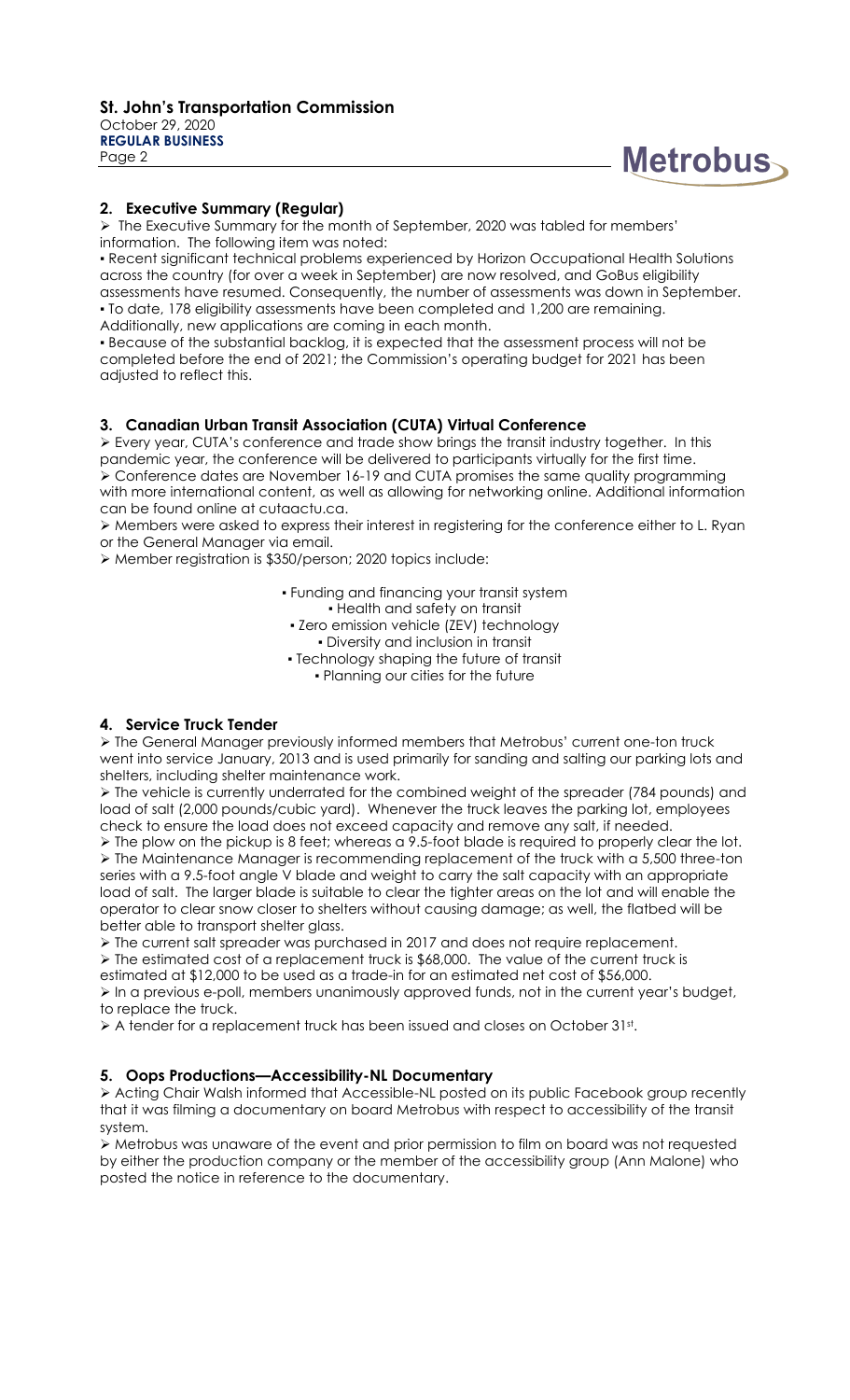# **Metrobus**

#### **5. Oops Productions—Accessibility-NL Documentary** (Continued)

➢ Some inaccurate claims were made on the page that causes some concern to Metrobus. For example, a statement was made that power wheelchairs cannot be accommodated on board Metrobuses. This is a false statement as power wheelchairs can be accommodated onboard all accessible transit buses in the fleet.

➢ A rider (Sheldon Crocker) further stated that he was unable to reach the pull cord which prevented him from indicating his stop to the Transit Operator. The customer was seemingly unaware that a button feature, as well as a lowered cord, is located well below the pull cord for this purpose.

➢ Metrobus has been working with the disability community to provide solutions to accessibility issues and make transit more accessible and inclusive.

➢ The matter of concern surrounds inaccurate statements made on the public page and resultant negative feedback that could potentially cause an individual who is disabled hesitation to use transit.

#### **ACTION:**

➢ Communication efforts with customer groups will be increased to get out key messaging relevant to accessibility improvements on Metrobus.

➢ Donna Power, Manager of Accessible Transit will be asked to write group member Ann Malone.

➢ The Acting Chair volunteered to connect with Sheldon Crocker, who is also a member of the Facebook group.

#### **6. Tender Results—Uniforms**

➢ Two (2) bids were received for the above-noted tender:

| Metrobus $\smallsetminus$<br><b>2020 UNIFORM TENDER</b> |                        |                                                             |
|---------------------------------------------------------|------------------------|-------------------------------------------------------------|
| Uniform Works, Ltd                                      | $+$ HST                | $$59,713.60$ Local supplier                                 |
| Martin and Levesque, Inc.                               | \$65,307.40<br>$+$ HST | Local representative<br>The company's head office is in PQ. |

#### **ACTION:**

➢ It was moved by Commissioner Hanlon, seconded by Commissioner Morry and carried unanimously that the tender be awarded to the lowest bidder, local supplier and current provider, Uniform Works, at a cost of \$59,713.60 plus HST.

#### **7. Annual Downtown Santa Claus Parade**

➢ The Annual Downtown Santa Claus parade is normally held on the last Sunday in November. This year, organizers hope to move it to Saturday, November 28th.

➢ There will be restrictions and limitations in accordance with the Province's pandemic guidelines. Gaylynne Gulliver of Downtown St. John's has advised that the parade will probably be in the form of a drive-by and walk-through event with stationery floats staged along Harbour Drive for viewing.

➢ Commissioner Hanlon informed that she is the City's lead on the parade committee and nothing has been finalized to date. She further noted that consideration is being given with an accessibility lense in hosting this event. She shared that discussions are still preliminary and more discussion is needed regarding this item.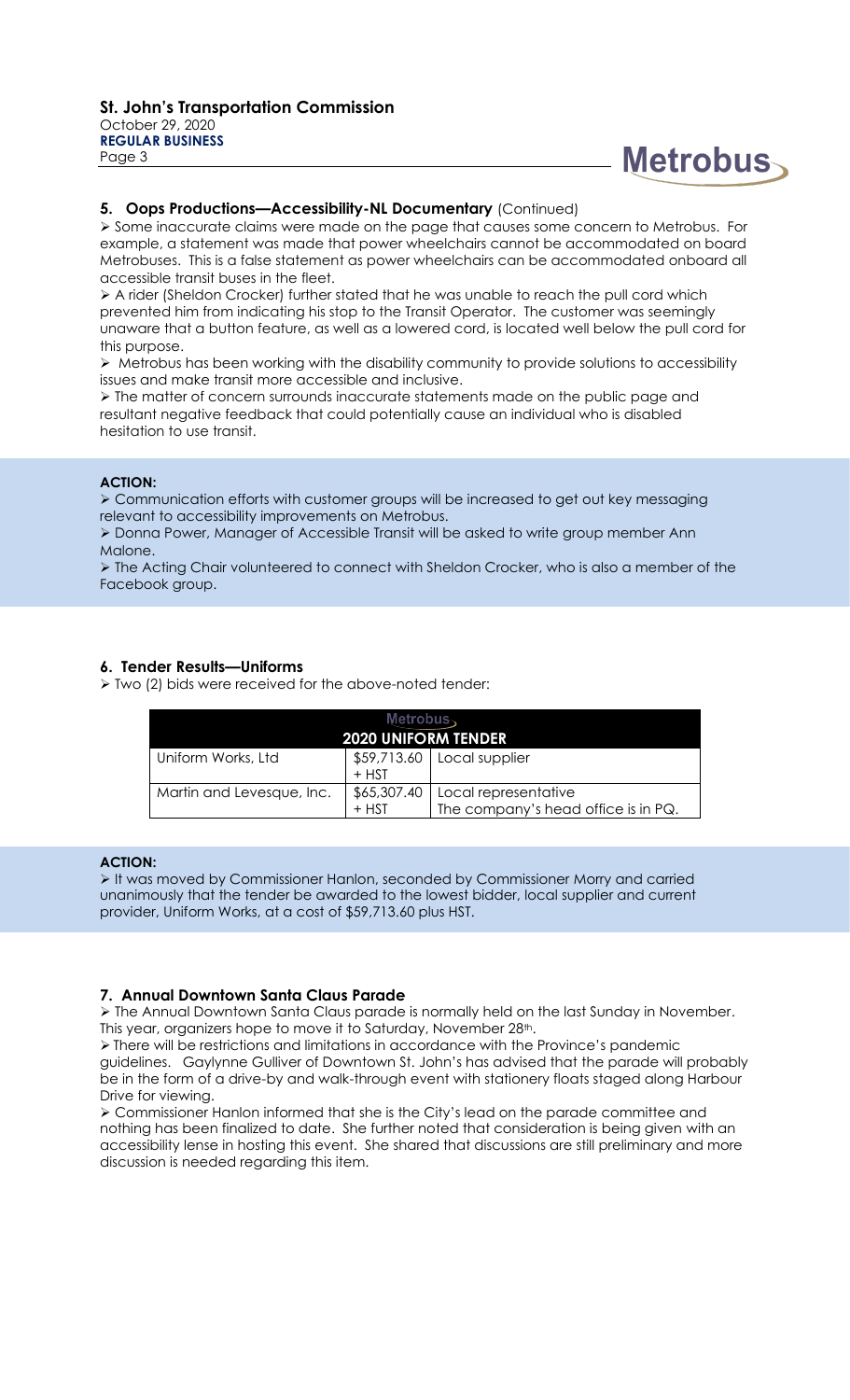

#### **7. Annual Downtown Santa Claus Parade** (Continued)

➢ The General Manager expressed that if the parade were to go ahead as per Ms. Gulliver's announcement, there is a level of discomfort with this decision for Metrobus from a crowding perspective, and as follows:

- 1) On Sundays, Metrobus operates a reduced service. Less transit buses are available for shuttles on any given Saturday when there is full service on the streets.
- 2) Travel to the downtown on parade day will be higher than normal with thousands of people using transit. With severely restricted seating capacity available on transit buses (half the seating availability and no standing loads due to current COVID-19 guidelines), and fewer transit buses available, providing parade shuttles to and from the downtown may create an expectation that transit cannot meet.
- 3) Who will pay for the service?

#### **ACTION:**

The General Manager will e-mail members when a final decision and further details is known relevant to this item.

#### **8. New Bus Stop Signs**

➢ Because the cost for this item is estimated at approximately \$25,000, a tender is being prepared.

➢ It is expected the physical installation of the new bus stop signs will continue into 2021. In the meantime, 20 signs have been ordered to commence installation. ➢ New stop design features include:

- Stop I.D. number for texting and Google search, etc. for trip planning
- Brief route description
- Accessibility symbols
- Reflectivity at night for increased visibility

# **V. OTHER (Information/Community)**

#### **1. Thanksgiving Food Drive—October 2-13, 2020**

➢ VOCM Cares Foundation and Metrobus, in partnership with Sobeys, hosted the annual Thanksgiving Food Drive in St. John's metro and surrounding areas from October 2−13. ➢ Citizens were asked to support the Community Food Sharing Association by donating non-perishable food items at participating Sobeys locations and in food collection boxes installed on Metrobuses.

➢ Because of COVID-19 and health and safety guidelines, the event was scaled back this year, and there was no formal collection from schools as in previous years.

# **2. Metrobus' 9th Annual Pink Days in Bloom**

➢ October is Breast Cancer Awareness Month.

➢ Metrobus is holding Jeans Days on Fridays and other fundraising activities in support of Daffodil Place throughout October.

➢ L. Ryan noted that pink ribbon decals have been placed on the mirrors of transit buses and Transit Operators are encouraged to wear pink behind the wheel on Jeans Days to elevate breast cancer awareness in the community.

#### **3. Halloween—October 31, 2020**

➢ In keeping with the fun spirit of Halloween and within specific guidelines for safety and appropriateness in the workplace, an invitation is extended to all employees, including Transit Operators, to come to work in costume and join in the holiday fun.